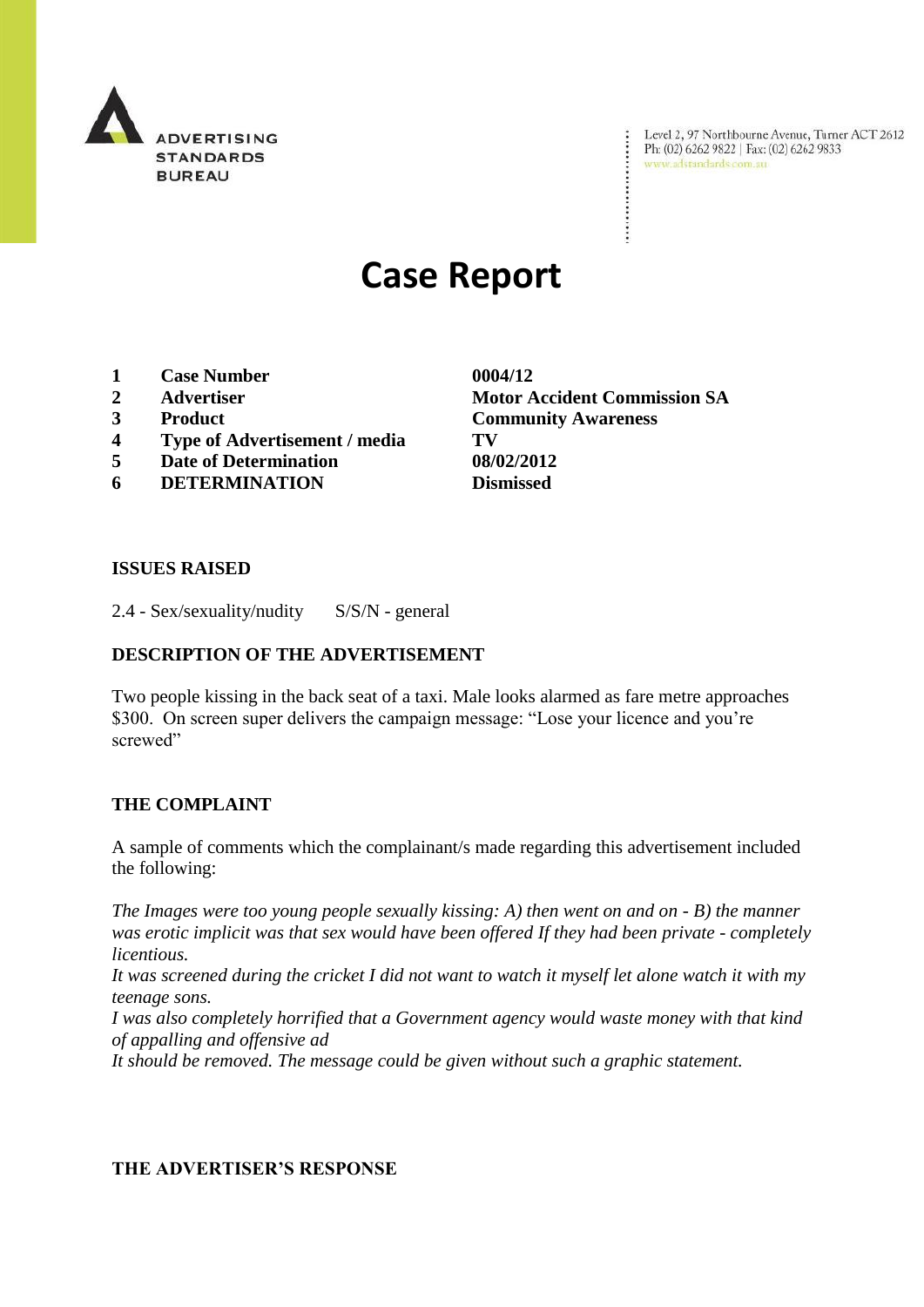Comments which the advertiser made in response to the complainant/s regarding this advertisement include the following:

*I refer to the complaint submitted against our young driver"s campaign, reference number 0004/12.*

*The complaint references a TVC that is one of a suite of three in a multi-media campaign that includes radio, outdoor and online.* 

*The complainant is concerned that the TVC is "licentious". As such, we direct our comments to section 2.3 of the AANA Advertiser Code of Ethics:* 

*2.3 Advertising or Marketing Communications shall treat sex, sexuality and nudity with sensitivity to the relevant audience and where appropriate, the relevant programme time zone Young South Australian drivers are over-represented in road trauma. At the time of* 

*campaign development, people aged 16-24 made up 12% of the population but accounted for 27% of fatalities and 30% of serious injuries each year in South Australia. In 2010 alone, 36 young people died in crashes in South Australia. This prompted MAC to develop a campaign that spoke specifically to young drivers and addressed the unique challenges the road safety community face in influencing this audience.* 

*While young drivers are vulnerable for a multiple of reasons, a key contributor with many is an attitude and behaviour that leads to highly risky driving and otherwise avoidable crashes. It is this problem that the campaign seeks to address.*

*The campaign was extensively researched. Key insights that influenced campaign development were:*

*• Attaining a drivers licence and access to a car coincides with, and is symbolic of, the wider experience of young adulthood, growing independence and search for peer approval and relationships.*

*• Young people do not view death or serious injury as a probable outcome of unsafe driving.*

*This led to the campaign strategy and headline - "Lose Your Licence and You"re Screwed." Rather than threaten young people with the consequences of a crash, we reminded them of the disappointments that would result from losing the item that delivered to them the things that were of most importance to them at that time of life – independence, relationships, social status.* 

*The message was leveraged into executions depicting different scenarios in which a young person undergoes a social hardship or embarrassment as a result of losing their licence. The tone is intended to be humorous and light hearted in order to better engage with a notoriously difficult to reach audience. The TVC concerned is intended to humorously convey the perils of dating.*

*We respect and acknowledge that the complainant has a right to an opinion regarding our advertising however we believe the content of the commercial is justifiable and not in violation of 2.3 of the AANA Advertiser Code of Ethics:*

*• It does not depict sex or nudity.*

*• It does depict two young people kissing but in our opinion does so comically and not in a distasteful or lewd manner.*

*• The complainant appears to believe the scenario is overtly sexual. While it is difficult to refute a personal point of view, we believe that prevailing community standards would not apply the same assessment. That the commercial was approved for broadcast and given a "P" rating by Commercials Advice would support this.*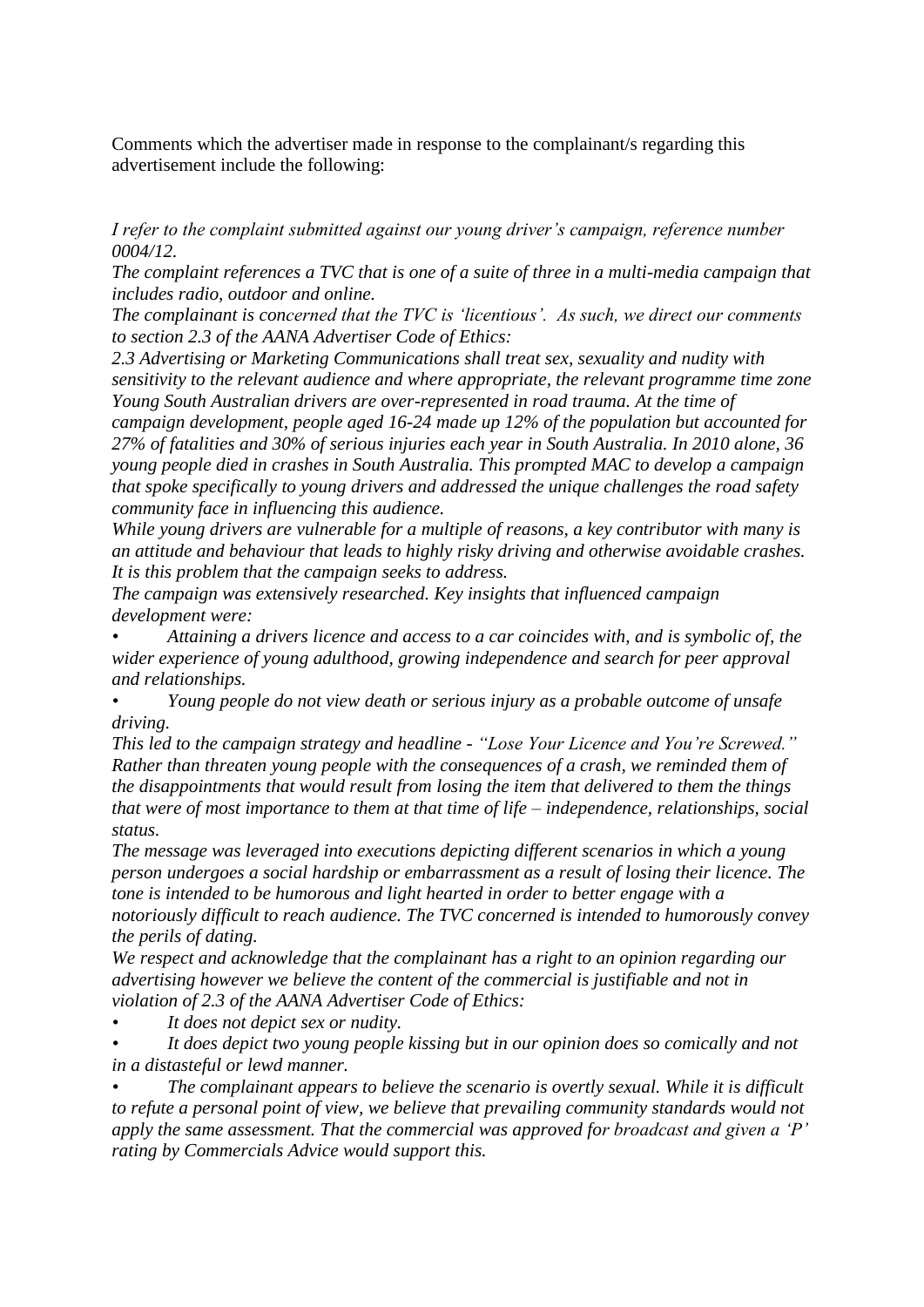*• The commercial was approved for broadcast and given a 'P' rating, directing our media buyers to restrict placements to appropriate program environments. Most importantly, the campaign message appears to be resonating with the intended audience with the desired result. Results of the current activity are pending, however the campaign launched in July 2011 with the following encouraging effects on behaviours and attitudes.*

- *• 70% appropriate message take-out*
- *• 77% consideration to obey road rules as a result of seeing the campaign*
- *• 61% actual adherence to road rules after seeing the campaign*
- *• 43% talking to peers about sticking to the road rules after seeing the campaign*
- *• 16% increase in always sticking to the legal speed limit.*

*In 2010, 36 people under the age of 25 died on South Australian roads. In 2011 this figure reduced by over 50% to 15.* 

In light of the importance of this issue and demonstrated positive impact it is having in *keeping young people safer on the roads, I hope you will agree that the content of this commercial is both justified and appropriate.*

## **THE DETERMINATION**

The Advertising Standards Board ("Board") considered whether this advertisement breaches Section 2 of the Advertiser Code of Ethics (the "Code").

The Board noted the complainant's concerns that the advertisement features sexual scenes that are offensive and not appropriate for family viewing.

The Board viewed the advertisement and noted the advertiser's response.

The Board considered whether the advertisement complied with Section 2.4 of the Code. Section 2.4 states: "Advertising or Marketing Communications shall treat sex, sexuality and nudity with sensitivity to the relevant audience".

The Board noted that the advertisement features a young couple passionately kissing in the back of a taxi.

The Board noted that the target audience for this campaign is young drivers often with little driving experience. The Board noted that the intention of the advertisement is to show a possible situation that is relevant to teenagers of 17-21 years and yet another reason why it is important to drive safely and not behave in a way that may lead to a loss of licence.

The Board considered that the light, humorous approach to the scenario and the concern on the young man's face when he sees the meter reading in the taxi draws a clear connection to the realisation that losing his licence can limit freedom and cost a lot of money. The Board considered that the community message being delivered in the advertisement was extremely important and that the target audience for this advertisement would relate to the advertisement.